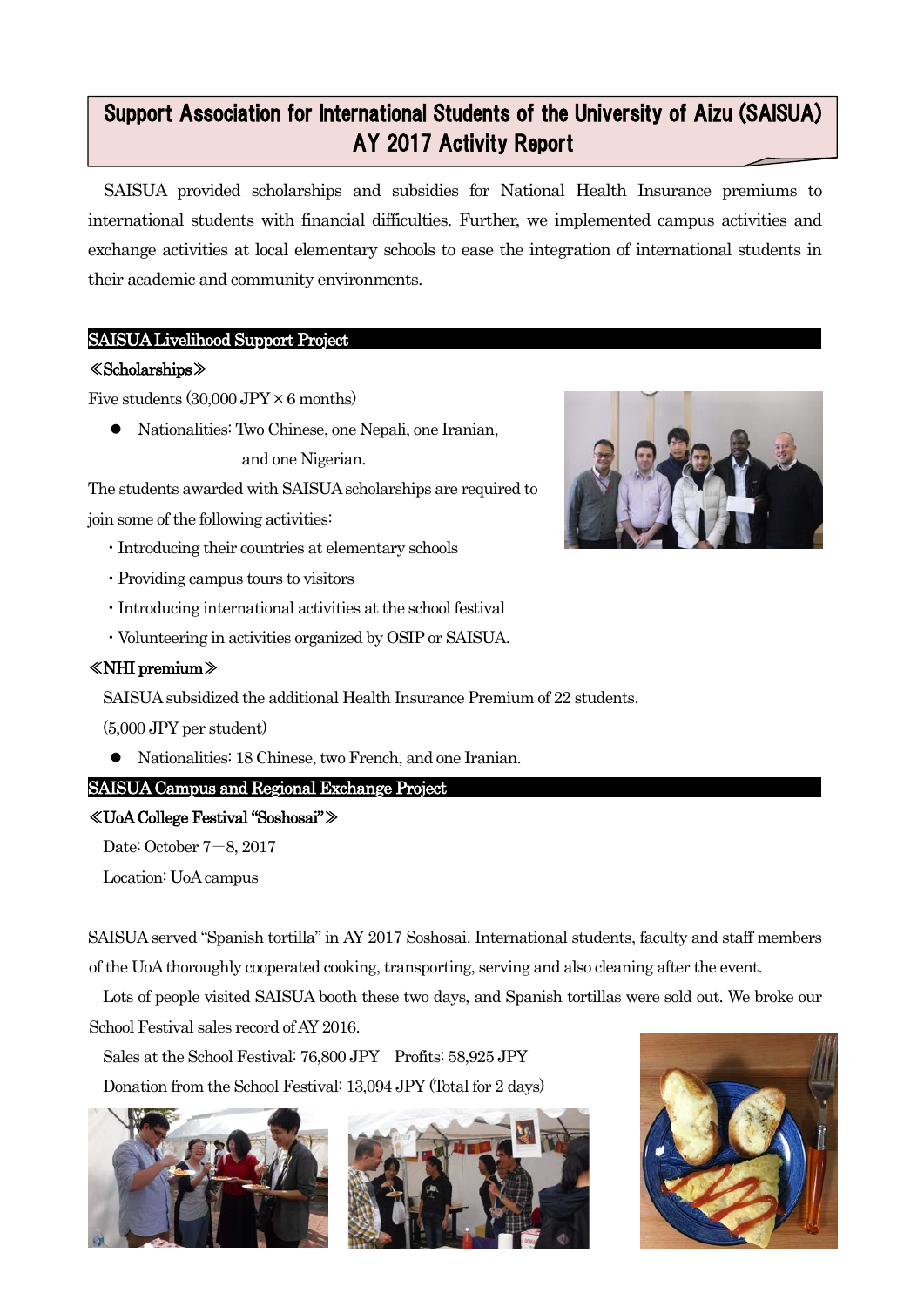#### SAISUA Collaboration Support Project ( Sponsored or Co-sponsored Activities, and others)

#### ≪Welcome Party≫

Date: May 25 and October 31, 2017 Location: "Keyaki" room, UoA Student Hall 2nd floor

Welcome Parties were held in collaboration with the Center for Globalization to welcome new international students, staff, and faculty members. Including President Oka, Vice-president Tei, and SAISUA President Villegas, a total of 77 guests joined the first party and enjoyed friendly exchanges with each other.

80 participants joined the second party including international and Japanese students, faculty and staff members who were interested in international exchanges.

Donation from the Participants: 39,715 JPY

#### ≪International Talks≫

Date: August 1 and November 17, 2017 Location: Global Lounge of Research Quadrangles

International Talks were held in collaboration with the Center for Globalization.

International students from Mongolia and Brazil were invited speakers and they introduced some of their culture, history, nature, food, lifestyle, and traditions.

International Talks are important activities for UoA students, broadening their understanding of international knowledge and global/local dynamics.

#### ≪Elementary School Visit≫

Date: February 16, 2017

Location: Ikki Elementary School (3rd Grade Students)

This program was sponsored by Office for Strategy of International Program (OSIP). 3 International Students visited Ikki elementary school in Aizuwakamatsu city, and exchanged with almost 45 students of 3rd grade. International students introduced about their home country and the students asked them a lot of questions.